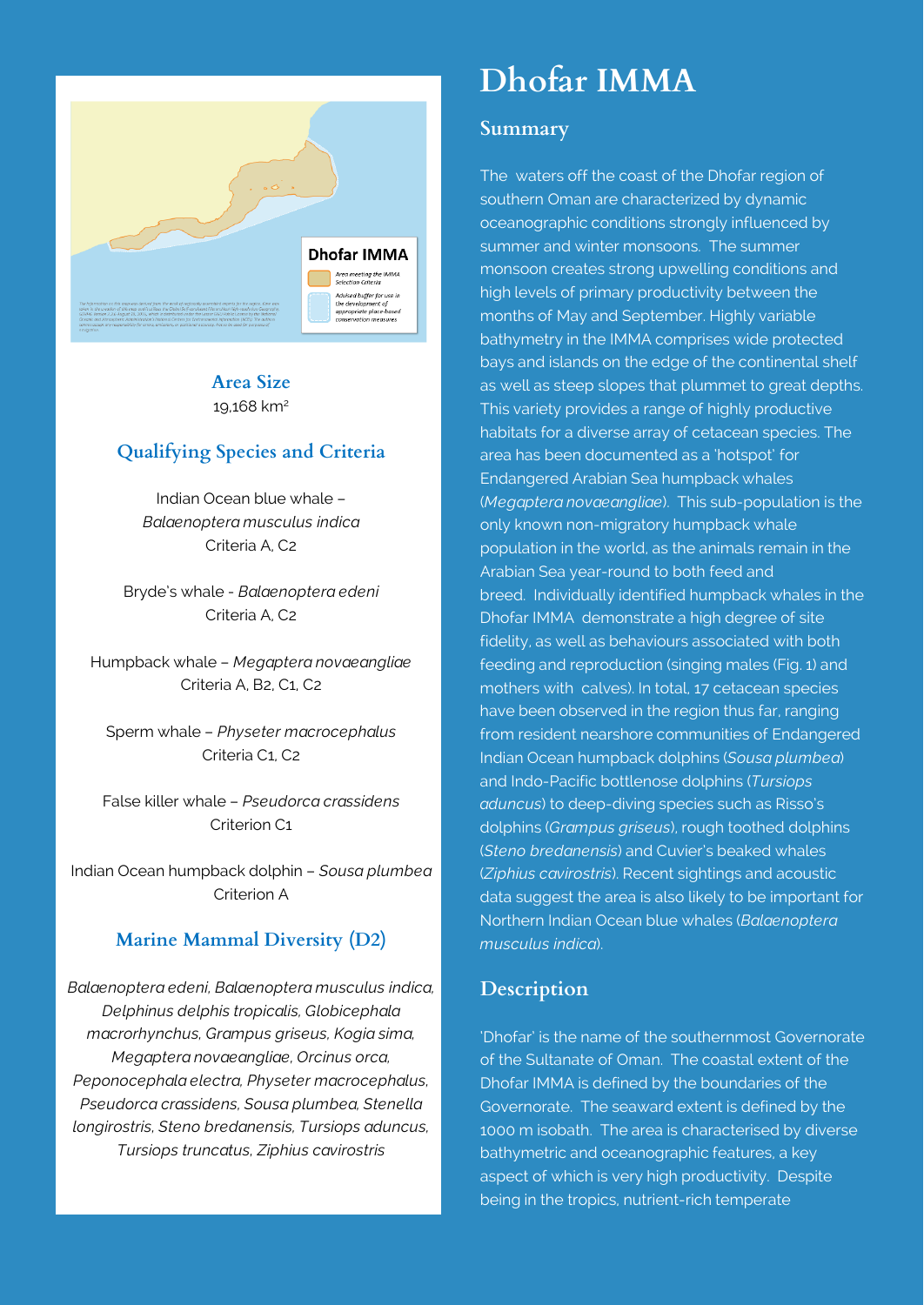conditions are generated by upwelling driven by the southwest monsoon in the summer (peak between July and August) which drives sea surface temperatures down to as low as 16-17 ˚c. Phytoplankton (chlorophyll) levels on the Arabian Sea coast can increase from 0.1g C m–2 d–1 during the inter monsoonal period to above 1.1g C m–2 d–1 during the summer season (Brock and McClain, 1992; Kindle and Arnone, 2001; Sheppard et al., 2018). These conditions support an abundance of prey for cetaceans (Papastavrou and Van Waerebeek, 1997). Indicators incorporated within Oman's National Spatial Strategy (SCP, 2019) to support the high value of this region include species richness, clusters of satellite-telemetry location points (for humpback whales), and vessel-based sightings records of Endangered Arabian Sea humpback whales and Indian Ocean humpback dolphins.

The westernmost portion of the IMMA is dominated by a narrow continental shelf that borders steep drop-offs. The inshore area there is a patchwork of sandy substrates and small sandy beaches interspersed with extensive rocky headlands and cliffs. This area provides important habitat for inshore Indo-Pacific bottlenose and humpback dolphins (Minton et al., 2011) and is a transiting area for Arabian Sea humpback whales (Willson et al., 2016b). Between Mughsayl and Mirbat the pattern of beaches and headlands continues but the continental shelf widens and beaches tend to be longer, including some that extend tens of kilometres between Salalah and Mirbat. From Mirbat to Hasik the coast is predominantly rocky and is punctuated with small sandy bays and a very narrow continental shelf. The

headland at Hasik marks the transition between steeply shelving bathymetry and the broad continental shelf of the Hallaniyats Bay (known to be an important area for humpback whales). The transition between the steep shelving area and the continental shelf is considered influential in supporting a high diversity of species.

#### **Criterion A: Species or Population Variability**

The Arabian Sea humpback whale (ASHW) population is the only known population of humpback whales not to undertake long-range migrations between low-latitude breeding grounds and high-latitude feeding grounds (Mikhalev, 1997, Minton et al., 2011). The population is genetically isolated and distinct (Pomilla et al., 2014), and mark-recapture estimates generated from photo-identification studies off the coast of Oman are fewer than 100 individuals (82 individuals 95% CI 60-111), providing the rationale for an IUCN Red list status of Endangered (Minton et al., 2008). Dedicated field surveys, satellite tracking and passive acoustic monitoring have confirmed that the Dhofar area is one of the most important habitats in Oman's waters for this population. Within the Dhofar area, the highest density of sightings, vocalizations and occupancy (as evidenced by satellite tracks and localized behaviour) is concentrated in the Hallaniyats Bay (Minton et al., 2011; Baldwin et al. 2011; Willson et al., 2012; Willson et al., 2013; Willson et al., 2014; Willson et al., 2015; ESO, 2019; Supreme Council, 2019; Cerchio et al., 2018). Indian Ocean humpback dolphins (*Sousa plumbea*) are also observed in the Dhofar area and wider Arabian Sea Coast with a



Figure 1: Daily occurrence of humpback whale vocalizations as shown by composite histograms for all acoustically monitored sites in Hallaniyats Bay (Hal 1, 2 and 3), showing the number of hours in a given day in which humpback whales were detected during complete days for which recordings were available. Since these sites within each region were not close enough to record the same whales, the composite histogram combining the data from all sites represents a general indication of presence in the region as a whole. Grey indicates no data. From: Cerchio et al., 2016.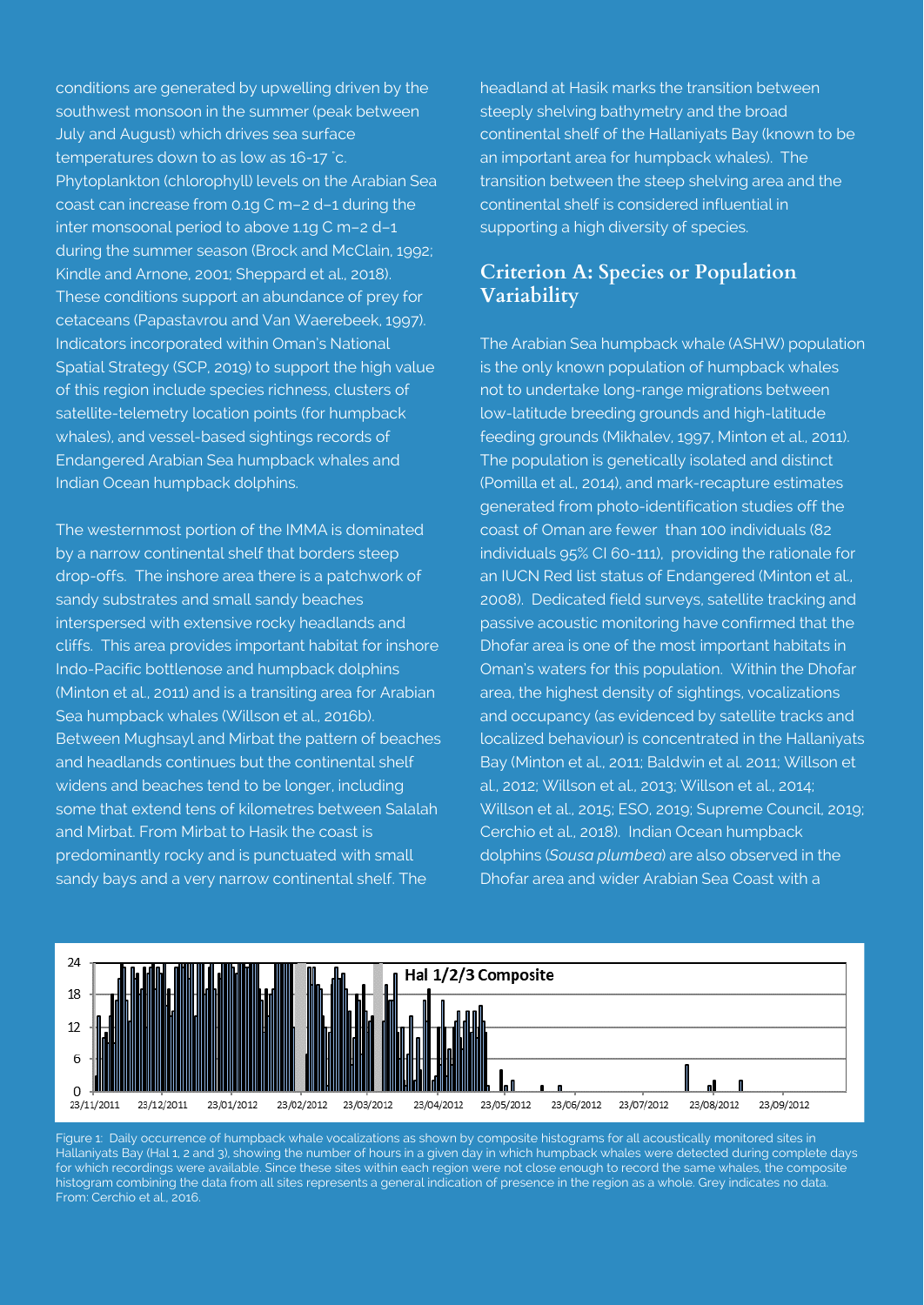

Figure 2: Arabian Sea humpback whale (*Megaptera novaeangliae*) habitat utilization derived from counts of modeled telemetry locations within a hexagon grid network. Cell size: 25 km min. radius. From: Willson et al., 2016.

strong preference for near-shore shallow coastal habitat. Encounters were made around Hasik Bay and southwest of Salalah (Minton et al., 2011) although sightings have also been documented in intervening areas. The species is listed as Endangered on the IUCN Red List (Braulik et al., 2017).

## **Criterion B: Distribution and Abundance Sub-criterion B2: Aggregations**

Modelling of humpback whale sightings data in relation to survey effort using spatial eigenvector filtering to account for spatial autocorrelation, as well as results of satellite telemetry studies, confirm that the higher relative densities of whales in the Dhofar area are a reflection of their behaviour and not only survey effort (Corkeron et al., 2011; Willson et al., 2016a; Willson et al., 2017) (Fig. 2). The aggregations have been associated with feeding and breeding behaviour and in one survey period these activities were observed concurrently (Baldwin et al., 2011; Willson et al., 2011).

# **Criterion C: Key Life Cycle Activities Sub-criterion C1: Reproductive Areas**

Passive acoustic monitoring has documented the presence of ASHW song between November and the end of May (Cerchio et al., 2016; Cerchio et al. 2018).

Further breeding-related behaviour has been observed in the form of competitive groups off Ras Hasik (Baldwin et al., 2011). Mother and calf pairs have been observed in the Dhofar area on 7 occasions between 2000 and 2014 (ESO, 2019).

# **Criterion C: Key Life Cycle Activities Sub-criterion C2: Feeding Areas**

Bubble-net feeding by ASHWs has been documented within the Hasik/Hallaniyats Bay (Baldwin et al. 2011) along with 17 other feeding events recorded in the area between 2001 and 2017 (ESO, 2019). Feeding records also exist for other species including Bryde's whales, false killer whales, common dolphins, both common and Indo-Pacific bottlenose dolphins and Indian Ocean humpback dolphins (ESO, 2019).

# **Criterion D: Special Attributes Sub-criterion D2: Diversity**

The diversity in this area includes a range of species exhibiting different ecological preferences, with some species exploiting near shore shallow habitats (e.g. humpback dolphins) and others offshore habitats (e.g. Cuvier's beaked whales). The range of species also represents species feeding at different trophic levels, from baleen whales to top predators, such as killer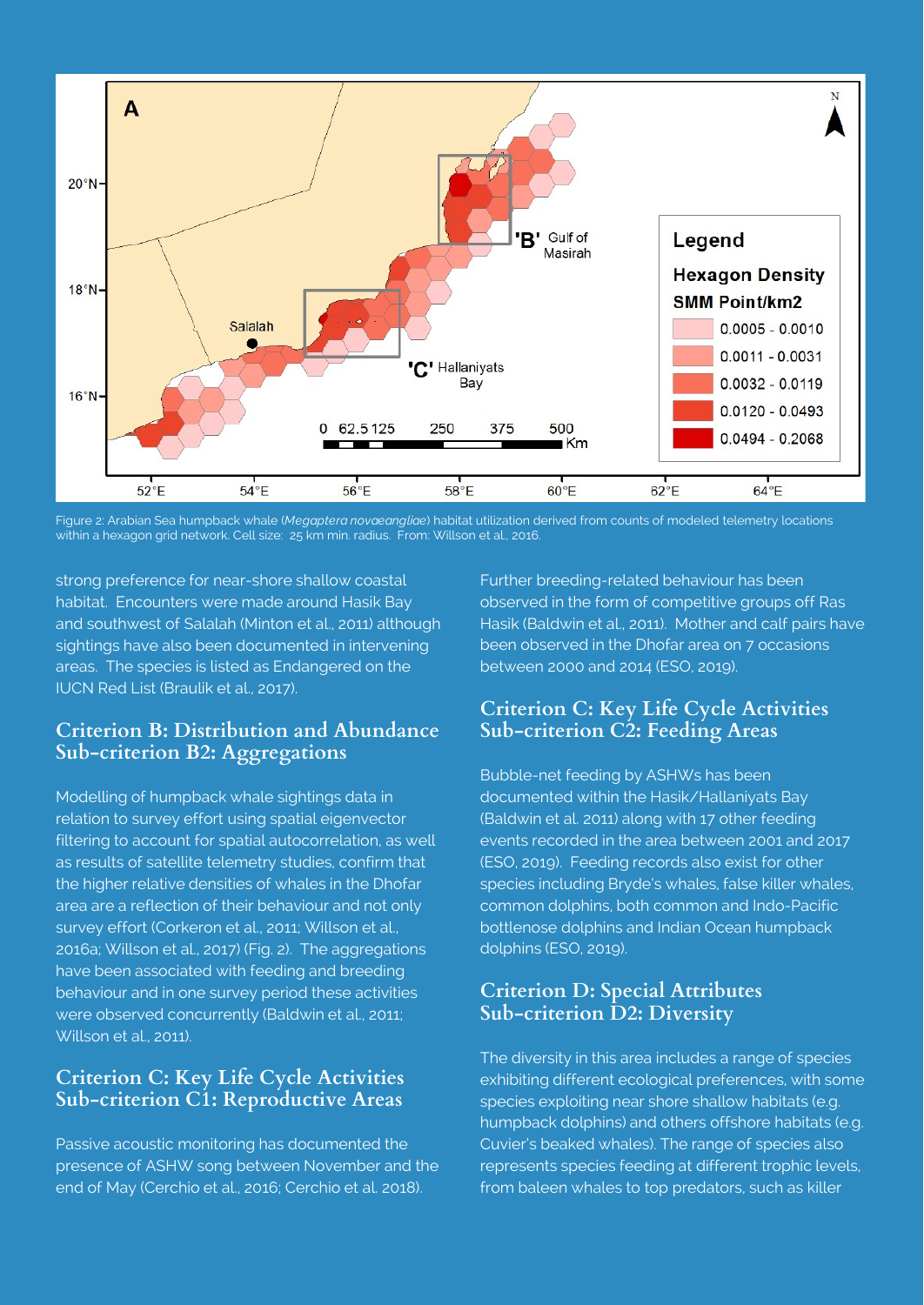whales and false killer whales. Review of sightings data suggests that Ras Nus marks the westernmost extent of humpback dolphin records with a lack of sightings between this point westwards to Mirbat (ESO, 2018). A minimum of 17 cetacean species have been confirmed to occur in the Dhofar area, and dwarf sperm whales are suspected to occur. The list of confirmed species includes: Indo-Pacific common dolphin (*Delphinus delphis tropicalis*), Common bottlenose dolphin (*Tursiops truncatus*), spinner dolphin *(Stenella longirostris*), Indo-Pacific bottlenose dolphin (*Tursiops aduncus*), rough-toothed dolphin (*Steno bredanensis*), Indian Ocean humpback dolphin (*Sousa plumbea*), Risso's dolphin (*Grampus griseus*), false killer whale (*Pseudorca crassidens*), killer whale (*Orcinus orca*), dwarf sperm whale (*Kogia sima*), melon-headed whale (*Peponocephala electra*), shortfinned pilot whale (*Globicephala macrorhynchus*), Cuvier's beaked whale (*Ziphius cavirostris*), sperm whale (*Physeter macrocephalus*), Bryde's whale (*Balaenoptera edeni*), humpback whale (*Megaptera novaeangliae*) and Northern Indian Ocean blue whale (*Balaenoptera musculus indica*). This diverse assemblage of 18 species has been recorded between 'Ras Nus' and Ras Hasik (Minton et al., 2011; Baldwin et al., 2011; Willson et al. 2012; Willson et al., 2013; Willson et al., 2014; Willson et al., 2015; ESO, 2018; Supreme Council, 2019).



Figure 3: Indian Ocean humpback dolphin (*Sousa plumbea*) in the Dhofar region of Oman. Photo: Gianna Minton for the Environment Society of Oman.

# **Supporting Information**

Baldwin, R. M. 2000. Oman's humpback whales (*Megaptera novaeangliae*) The Journal of Oman Studies 11 11-18.

Baldwin, R., and R. V. Salm 1994. Whales and Dolphins along the Coast of Oman. Muscat Printing Press, Muscat.

Baldwin, R. M., T. Collins, K. Van Waerebeek, and G. Minton. 2004. The Indo-Pacific humpback dolphin of the Arabian region: A status review. Aquatic Mammals 30:111 – 124.

Baldwin, R. M. 2003. Whales and Dolphins of Arabia. Mazoon Printing Press, Muscat, Oman. 116pp. Baldwin, R.M., Gallagher, M.D. and Van Waerebeek, K. 1999. A review of cetaceans from waters off the Arabian Peninsula. In: Oman's Natural History, eds. Fisher, M., Spalton, A. and Gazanfar, S., Backhuys Publishers, Leiden. Pp. 161-189.

Baldwin, R., Collins, T., Minton, G., Willson, A. and Corkeron, P., 2013. Arabian Sea Humpback Whales 2011 Update: resights, bubble feeding and hotspots. Working Paper No. SC/63/SH27). Cambridge, UK: International Whaling Commission.

Baldwin, R. M., Willson, A and Collins, T. 2015. Watching out for whales: industry responsibility to address threats to Arabian Sea humpback whales in the Gulf of Masirah, Oman. Paper submitted to the International Whaling Commission Scientific Committee, IWC San Diego, 19 May – 1st June, 2015. SC/66a/SH23 (Available from IWC Office).

Braulik, G.T., Findlay, K.P., Cerchio, S., Baldwin, R.M. 2017. Assessment of the conservation status of the Indian Ocean Humpback dolphin *Sousa plumbea*  using the IUCN Red List Criteria, in: Humpback Dolphins (Sousa spp.): Current Status and Conservation. Eds T.A. Jefferson, B.E. Curry, Advances in Marine Biology.

Brock, J.C. and McClain, C.R., 1992. Interannual variability in phytoplankton blooms observed in the northwestern Arabian Sea during the southwest monsoon. Journal of Geophysical Research: Oceans, 97(C1), pp.733-750.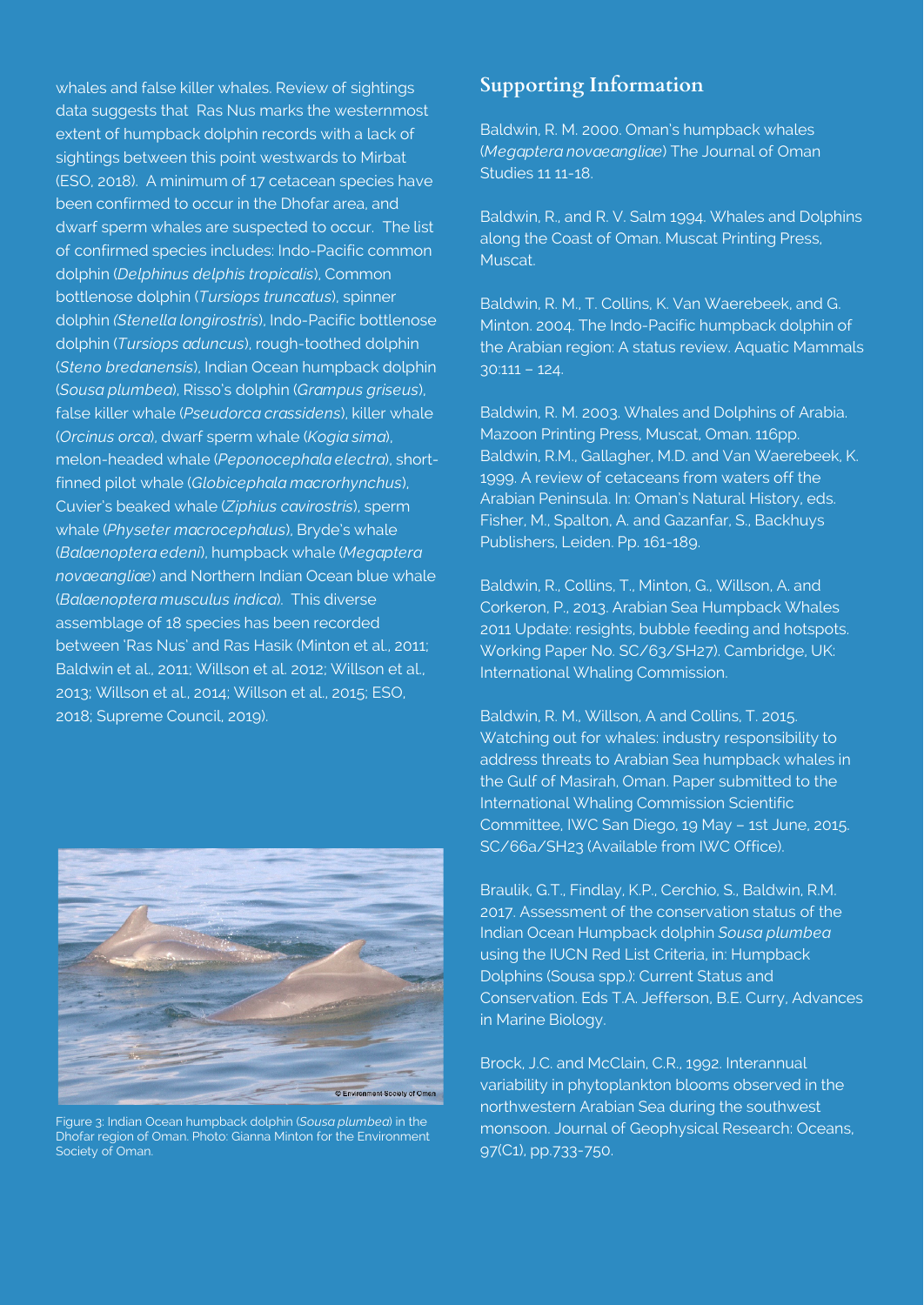Brown, S.G. 1957. Whales observed in the Indian Ocean. Notes on their distribution. Mar. Obs. 27(177): 157–65.

Cerchio S, Willson A, Muirhead C, Al Harthi S, Baldwin R, Bonato M, Collins T, Di Clemente J, Dulau V, Estrade V, et al. (eds). 2018. Geographic variation in song indicates both isolation of Arabian Sea humpback whales and presence of Southern Hemisphere whales off Oman. International Whaling Commission Report No. IWC/SC67B/CMP19. Bled, Slovenia.

Cerchio S, Willson A, Muirhead C, Minton G, Collins T, Baldwin R, Sarrouf Willson M, Al Harthi S. 2016. Preliminary Report on Long-term Detection of Arabian Sea Humpback Whale Vocalizations off Oman. Report number SC/66b/SH/32 submitted to the Scientific Committee of the International Whaling Commission. Bled.

Cooke, J.G. & Brownell Jr., R.L. 2018. Balaenoptera edeni. The IUCN Red List of Threatened Species 2018: e.T2476A50349178. http://dx.doi.org/10.2305/IUCN.UK.2018- 1.RLTS.T2476A50349178.en.

Corkeron, P., Minton, G., Collins, T., Findlay, K., Willson, A., and Baldwin, R . 2011. Spatial models of sparse data to inform cetacean conservation planning: an example from Oman. Endangered Species Research Vol. 15:39-52.

Environment Society of Oman (ESO). 2019. Oman Cetacean Database. OMCD Ver20160527. Data accessed 2019-03-01

Jefferson TA, Curry BE. 2015. Chapter One – Humpback Dolphins: A Brief Introduction to the Genus *Sousa*. In: Thomas AJ, Barbara EC editors. Advances in Marine Biology: Academic Press. p. 1-16.

Kershaw F., Leslie M.S., Collins T., Mansur R.M., Smith B.D., Minton G., Baldwin R., LeDuc R.G., Anderson R.C., Brownell R.L., Rosenbaum H.C. 2013. Population differentiation of two forms of Bryde's whales in the Indian and Pacific Oceans. Journal of Heredity doi:10.1093/jhered/est057.

Kindle, J.C. and Arnone, R.A., 2001. A review of the surface circulation of the Northern Arabian Sea. In Proc. 1st International Conference on Fisheries, Aquaculture and Environment in the NW Indian Ocean, edited by: Claereboudt, M., Goddard, S., Al-Oufi, H., and MacIlwain, J., Sultan Qaboos University, Muscat, Sultanate of Oman (pp. 113-122).

Mendez, M., Subramanian, A., Collins, T., Minton, G., Baldwin, R., Berggren, P., Särnblad, A., Amir, O.A., Peddemors, V.M., Karczmarski, L., Guissamulo, A., Rosenbaum, H.C., 2011. Molecular ecology meets remote sensing: environmental drivers to population structure of humpback dolphins in the Western Indian Ocean. Heredity, 1-13.

Mikhalev, Y. A. 1996a. Bryde's whales of the Arabian Sea and adjacent waters. Paper SC/49/O35 presented to the IWC Scientific Committee, June 1996. Pages 1-10.

Mikhalev, Y. A. 1996b. Pygmy blue whales of the Northern-Western Indian Ocean. Document presented to the 48th meeting of the International Whaling Commission SC/48/SH30. Pages 1-30.

Mikhalev, Y. A. 1997. Humpback whales *Megaptera novaeangliae* in the Arabian Sea. Marine Ecology Progress Series 149:13-21.

Mikhalev, Y. A. 1998. Sperm whales of the Arabian Sea. Paper SC/50/CAWS40 presented to the IWC Scientific Committee, April 1998. Pages 1-7.

Mikhalev, Y. A. 2000. Whaling in the Arabian Sea by the whaling fleets Slava and Sovetskaya Ukraina. In: Tormosov, D.D., Mikhalev, Y.A., Best, P.B., B., Zemsky, V.A., Sekiguchi, K., and Brownell Jr, R.L., editors. Soviet Whaling Data [1949-1979]. Moscow: Center for Russian Environmental Policy, Marine Mammal Council. p 141-181.

Minton, G. 2004. Ecology and conservation of cetaceans in Oman, with particular reference to humpback whales, *Megaptera novaeangliae*  (Borowski 1781). PhD Dissertation. University Marine Biological Station. University of London, Millport. 250pp.

Minton, G., Collins, T. J. Q., Pomilla, C., Findlay, K. P., Rosenbaum, H. C., Baldwin, R., and Brownell Jr, R. L. 2008. *Megaptera novaeangliae*, Arabian Sea subpopulation. IUCN Red List of Threatened Species http://www.iucnredlist.org/details/132835.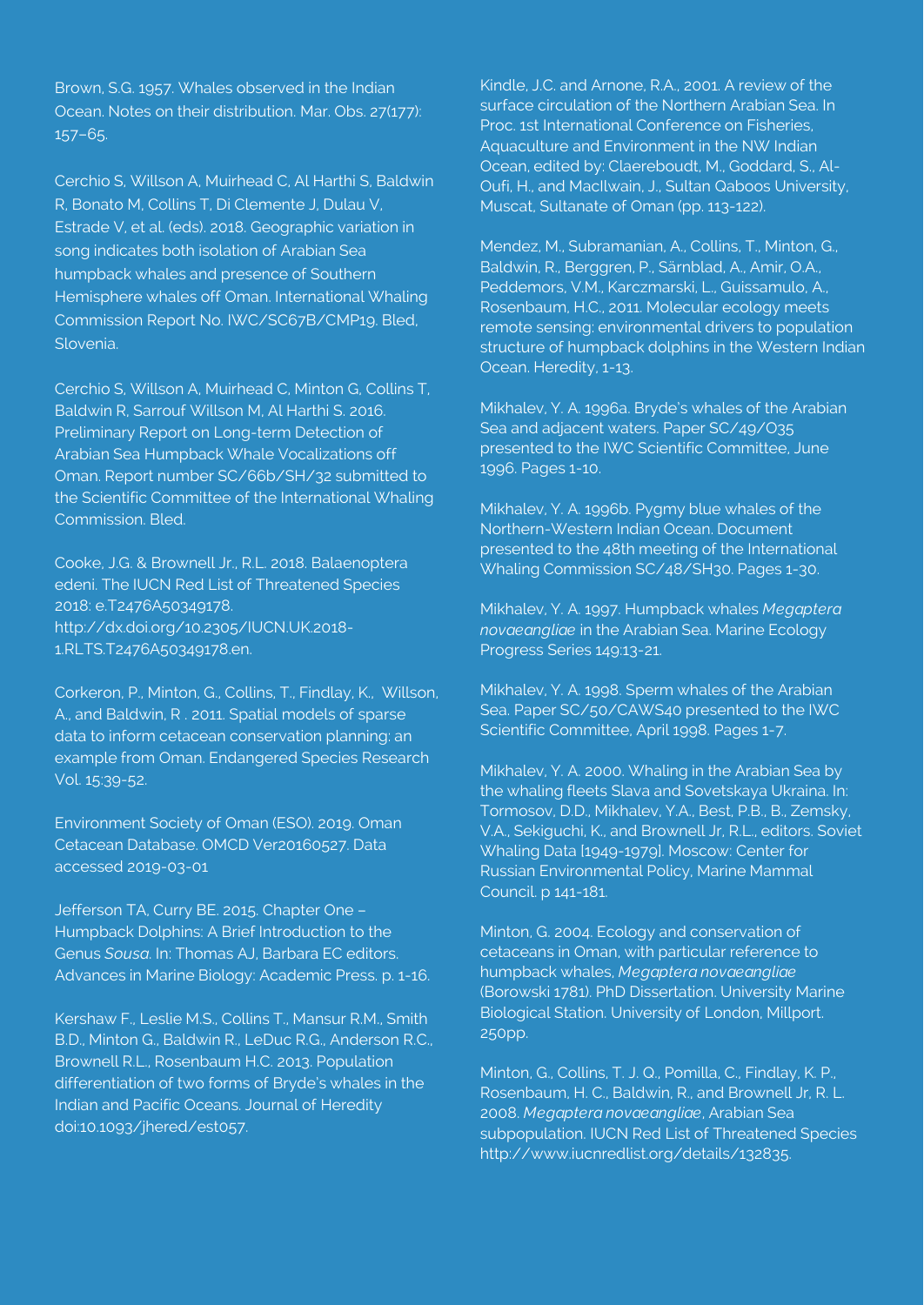Minton, G., T. J. Q. Collins, K. P. Findlay & R. Baldwin. 2010. Cetacean distribution in the coastal waters of the Sultanate of Oman. Journal of Cetacean Research and Management, 11, 301-313.

Minton. G., Cerchio, S., Collins. T., Ersts. P., Findlay, K.P., Pomilla, C., Bennet, D., Meyer, M. A., Razafindrakoto, Y., Kotze, P.G.H., Ooshuizen, W.H., Leslie M., Andrianarivelo, Baldwin, R., Ponnampalam, L., and Rosenbaum, H.C. 2010. A note on the comparison of humpback whale tail fluke catalogues from the Sultanate of Oman with Madagascar and the East Africa mainland. Journal of Cetacean Research and Management. 11(1):65-68, 2010.

Minton, G., T. J. Q. Collins, K. P. Findlay, P. J. Ersts, H. C. Rosenbaum, P. Berggren & R. M. Baldwin (2011) Seasonal distribution, abundance, habitat use and population identity of humpback whales in Oman. Journal of Cetacean Research and Management, Special Issue on Southern Hemisphere Humpback Whales, 185–198.

Parra G, Jefferson T. 2018. Humpback dolphins: *Sousa teuszii, S. plumbea, S. chinensis;* and *S. sahulensis*. In: Würsig B, Thewissen JGM, Kovacs KM editors. Encyclopedia of marine mammals. San Diego: Academic Press, Elsevier. p. 483-489.

Papastavrou, V. and Van Waerebeek, K., 1997. A note on the occurrence of humpback whales (*Megaptera novaeangliae*) in tropical and subtropical areas: the upwelling link. Annu. Rep. Int. Whal. Comm, 47, pp.945-947.

Pomilla, C. Amaral, A., Collins, T., Minton, G., Findlay, K., Leslie, M., Ponnampalam, L., Baldwin, R., Rosenbaum, H. 2014. The World's Most Isolated and Distinct Whale Population? Humpback Whales of the Arabian Sea. PLoS ONE, 9(12), p.e114162. Available at: http://dx.plos.org/10.1371/journal.pone.0114162

Salm, R. V., R. A. C. Jensen, and V. Papastavrou. 1993. Marine fauna of Oman: Cetaceans, turtles, seabirds and shallow water corals. Pages 1-66. IUCN, Gland, Switzerland.

Sheppard, C. ed., 2018. World Seas: An Environmental Evaluation: Volume II: The Indian Ocean to the Pacific. Academic Press.

Supreme Council for Planning. 2019. Marine and Coastal Resource Mapping Project. Mapping Portfolio. Produced by Five Oceans Environmental Services for the Oman National Spatial Strategy.

Van Bressem, M.F., Minton, G., Collins, T., Willson, A., Baldwin, R and Van Warebeek, K. 2014. Tattoo-like skin disease in the endangered subpopulation of the Humpback Whale, Megaptera novaeangliae, in Oman (Cetacea: Balaenopteridae). Zoology in the Middle East, 2014.

http://dx.doi.org/10.1080/09397140.2014.994316 Willson, A., Baldwin, R., Minton, G. and Collins, T. 2012. Arabian Sea humpback whale research update for 2011/2012. Paper SC/64/SH30 presented to the International Whaling Commission Scientific Committee, Panama June 2012, (available from the IWC Office).

Willson, A., Baldwin, R., Minton, G., Gray, H., Findlay, K., Collins, T. 2013. Arabian Sea humpback whale research update for 2012/13. Paper SC/65a/SH06 presented to the International Whaling Commission Scientific Committee, Jeju, South Korea, June 2013. 08pp, (available from the IWC Office).

Willson, A., Baldwin, R., Cerchio, S., Geyer, Y., Godley B., Gray, H., Al-Harthi, S., Minton, Al-Zehlawi, N., M.Witt., Rosenbaum, H., Zerbini, A. 2014. Preliminary results and first insights from satellite tracking studies of male Arabian Sea humpback whales. Paper SC/65b/SH19 presented to the International Whaling Commission Scientific Committee, Slovenia, May 2014. (Available from the IWC Office).

Willson, A., Baldwin, R., Cerchio, S., Collins, T. Findlay, K., Gray, H., Godley B., Al-Harthi, S., Kennedy, A., Minton, G., Zerbini, A and Witt, M. 2015. Research update of satellite tracking studies of male Arabian Sea humpback whales; Oman. Paper SC/66a/SH22 presented to the International Whaling Commission Scientific Committee, San Diego, May 2015. (Available from the IWC Office).

Willson, A., Baldwin, R., Cerchio, S., Collins, T. Findlay, K., Gray, H., Godley B., Gray, H., Al-Harthi, S., Kennedy, A., Minton, Sucunza, F., Zerbini, A., Witt, M. 2016a. Research update on satellite tagging studies of the Arabian Sea humpback whale in the Sultanate of Oman. Paper SC/66b/SH28 presented to the International Whaling Commission Scientific Committee, Slovenia, June 2016. (Available from the IWC Office).